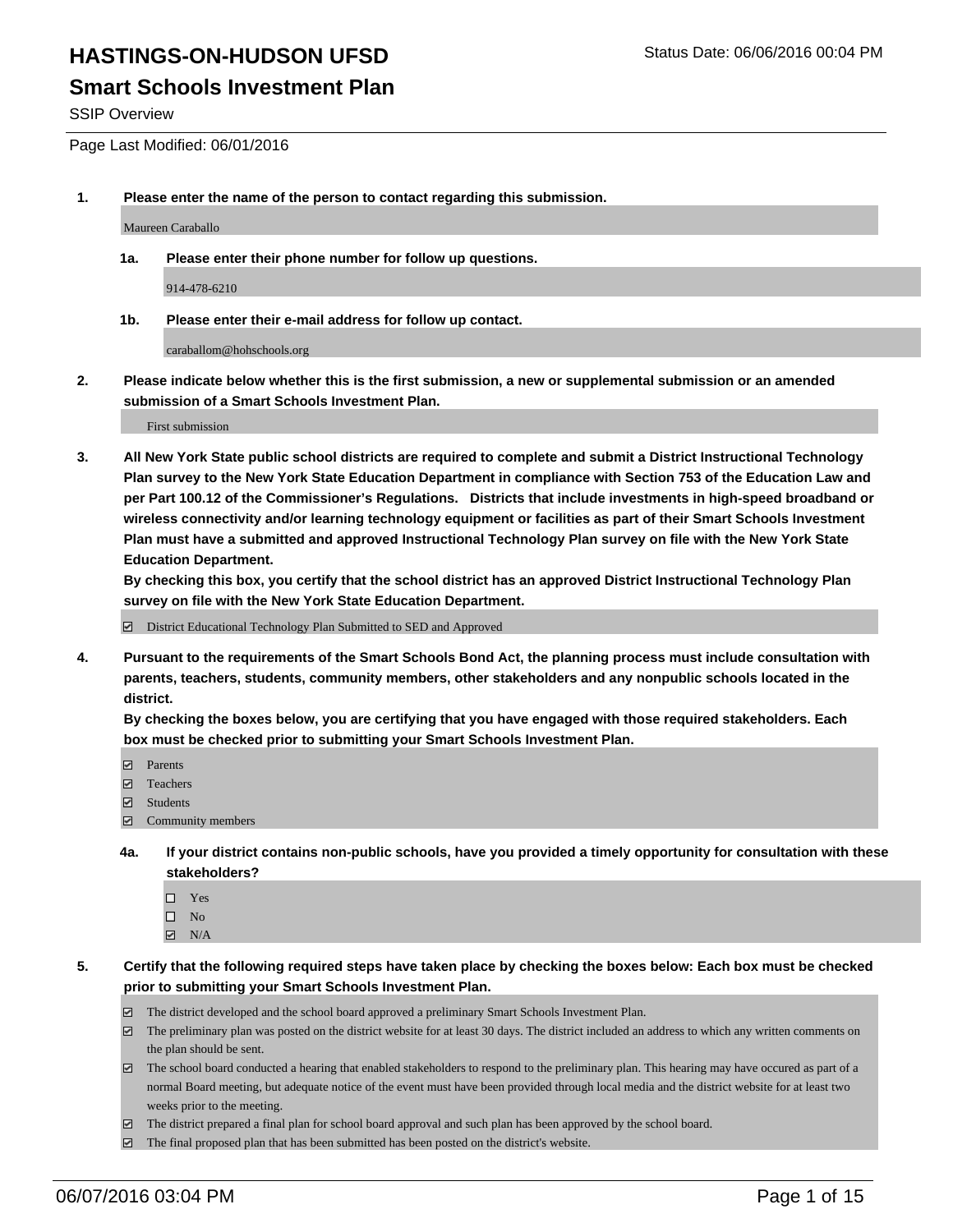# **HASTINGS-ON-HUDSON UFSD** Status Date: 06/06/2016 00:04 PM **Smart Schools Investment Plan**

#### SSIP Overview

Page Last Modified: 06/01/2016

**5a. Please upload the proposed Smart Schools Investment Plan (SSIP) that was posted on the district's website. Note that this should be different than your recently submitted Educational Technology Survey. The Final SSIP, as approved by the School Board, should also be posted on the website and remain there during the course of the projects contained therein.**

Hastings on Hudson UFSD Preliminary Smart Schools Investment Plan.docx

**6. Please enter an estimate of the total number of students and staff that will benefit from this Smart Schools Investment Plan based on the cumulative projects submitted to date.**

1,800

**7. An LEA/School District may partner with one or more other LEA/School Districts to form a consortium to pool Smart Schools Bond Act funds for a project that meets all other Smart School Bond Act requirements. Each school district participating in the consortium will need to file an approved Smart Schools Investment Plan for the project and submit a signed Memorandum of Understanding that sets forth the details of the consortium including the roles of each respective district.**

 $\Box$  The district plans to participate in a consortium to partner with other school district(s) to implement a Smart Schools project.

#### **8. Please enter the name and 6-digit SED Code for each LEA/School District participating in the Consortium.**

| <b>Partner LEA/District</b> | ISED BEDS Code |
|-----------------------------|----------------|
| (No Response)               | (No Response)  |

**9. Please upload a signed Memorandum of Understanding with all of the participating Consortium partners.**

(No Response)

**10. Your district's Smart Schools Bond Act Allocation is:**

\$449,874

**11. Enter the budget sub-allocations by category that you are submitting for approval at this time. If you are not budgeting SSBA funds for a category, please enter 0 (zero.) If the value entered is \$0, you will not be required to complete that survey question.**

|                                       | Sub-        |
|---------------------------------------|-------------|
|                                       | Allocations |
| School Connectivity                   | 185,854     |
| Connectivity Projects for Communities | $\Omega$    |
| <b>Classroom Technology</b>           | 264,020     |
| Pre-Kindergarten Classrooms           | 0           |
| Replace Transportable Classrooms      | 0           |
| High-Tech Security Features           |             |
| Totals:                               | 449,874.00  |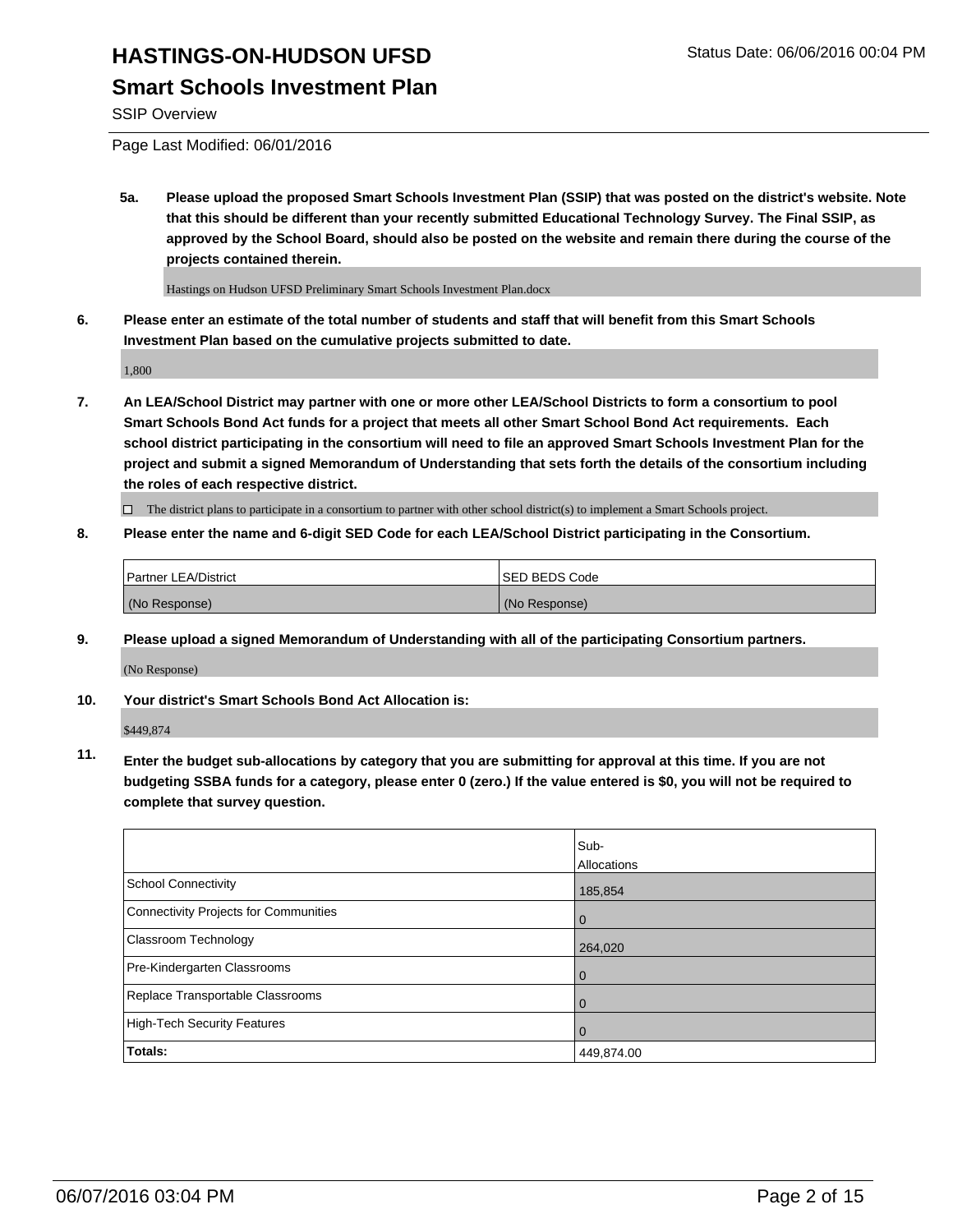### **Smart Schools Investment Plan**

School Connectivity

Page Last Modified: 06/01/2016

- **1. In order for students and faculty to receive the maximum benefit from the technology made available under the Smart Schools Bond Act, their school buildings must possess sufficient connectivity infrastructure to ensure that devices can be used during the school day. Smart Schools Investment Plans must demonstrate that:**
	- **sufficient infrastructure that meets the Federal Communications Commission's 100 Mbps per 1,000 students standard currently exists in the buildings where new devices will be deployed, or**
	- **is a planned use of a portion of Smart Schools Bond Act funds, or**
	- **is under development through another funding source.**

**Smart Schools Bond Act funds used for technology infrastructure or classroom technology investments must increase the number of school buildings that meet or exceed the minimum speed standard of 100 Mbps per 1,000 students and staff within 12 months. This standard may be met on either a contracted 24/7 firm service or a "burstable" capability. If the standard is met under the burstable criteria, it must be:**

**1. Specifically codified in a service contract with a provider, and**

**2. Guaranteed to be available to all students and devices as needed, particularly during periods of high demand, such as computer-based testing (CBT) periods.**

**Please describe how your district already meets or is planning to meet this standard within 12 months of plan submission.**

 We currently are meeting the standard on our bandwidth and will be upgrading the switches in our closet to insure the connectivity and provide redundancy in our system.

- **1a. If a district believes that it will be impossible to meet this standard within 12 months, it may apply for a waiver of this requirement, as described on the Smart Schools website. The waiver must be filed and approved by SED prior to submitting this survey.**
	- $\Box$  By checking this box, you are certifying that the school district has an approved waiver of this requirement on file with the New York State Education Department.
- **2. Connectivity Speed Calculator (Required)**

|                  | l Number of<br>Students | Multiply by<br>100 Kbps | Divide by 1000 Current Speed<br>lto Convert to<br>Reauired<br>Speed in Mb | lin Mb | Expected<br>Speed to be<br>Attained Within   Required<br>12 Months | <b>Expected Date</b><br><b>When</b><br>Speed Will be<br><b>Met</b> |
|------------------|-------------------------|-------------------------|---------------------------------------------------------------------------|--------|--------------------------------------------------------------------|--------------------------------------------------------------------|
| Calculated Speed | 1.545                   | 154,500                 | 154.5                                                                     | 200    | 300                                                                | July 1, 2016                                                       |

#### **3. Briefly describe how you intend to use Smart Schools Bond Act funds for high-speed broadband and/or wireless connectivity projects in school buildings.**

We plan on replacing current end of life core Cisco switches in the MDF/IDF cabling closets which increase the internal local area network thruput to 1 gigps for each switch port. This will support our wireless connectivity.

**4. Briefly describe the linkage between the district's District Instructional Technology Plan and the proposed projects. (There should be a link between your response to this question and your response to Question 1 in Part E. Curriculum and Instruction "What are the district's plans to use digital connectivity and technology to improve teaching and learning?)**

The proposed project will help increase the speed and connectivity of our system. The additional classroom equipment will allow the District to implement a one to one device which ties into the use of google classroom as a tool in all student's learning.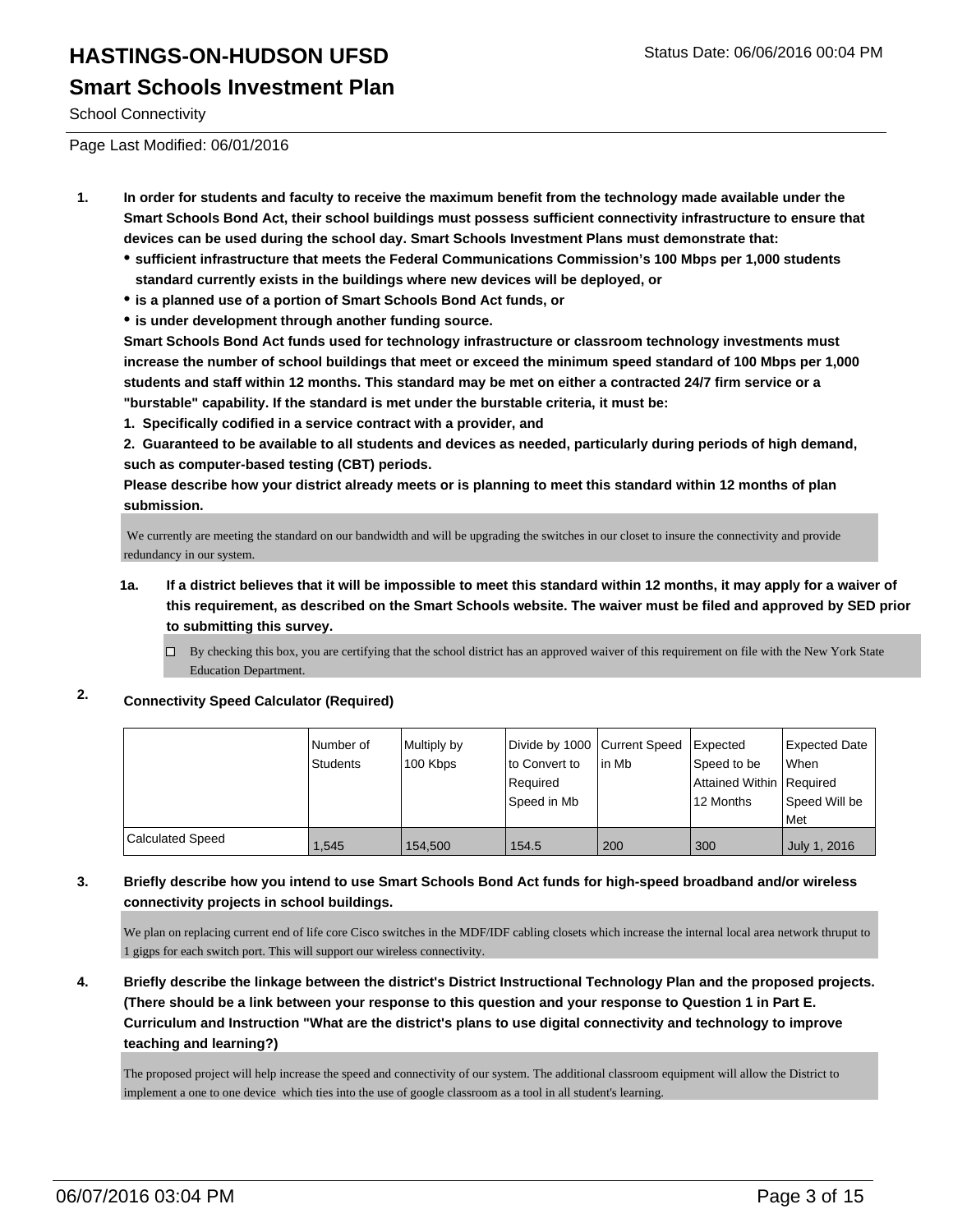#### **Smart Schools Investment Plan**

School Connectivity

Page Last Modified: 06/01/2016

**5. If the district wishes to have students and staff access the Internet from wireless devices within the school building, or in close proximity to it, it must first ensure that it has a robust Wi-Fi network in place that has sufficient bandwidth to meet user demand.**

**Please describe how you have quantified this demand and how you plan to meet this demand.**

The district currently has wifi in our entire facility and we believe with the closet work and the current connection that all students will have access to wireless network.

**6. As indicated on Page 5 of the guidance, the Office of Facilities Planning will have to conduct a preliminary review of all capital projects, including connectivity projects.**

| Proiect Number |  |
|----------------|--|
| 7-999-BA1      |  |

**7. Certain high-tech security and connectivity infrastructure projects may be eligible for an expedited review process as determined by the Office of Facilities Planning.**

**Was your project deemed eligible for streamlined review?**

Yes

**7a. Districts that choose the Streamlined Review Process will be required to certify that they have reviewed all installations with their licensed architect or engineer of record and provide that person's name and license number.**

**The licensed professional must review the products and proposed method of installation prior to implementation and review the work during and after completion in order to affirm that the work was code-compliant, if requested.**

 $\boxtimes$  I certify that I have reviewed all installations with a licensed architect or engineer of record.

**8. Include the name and license number of the architect or engineer of record.**

| Name            | License Number |
|-----------------|----------------|
| Veronica Byrnes | 34617          |

**9. If you are submitting an allocation for School Connectivity complete this table.**

**Note that the calculated Total at the bottom of the table must equal the Total allocation for this category that you entered in the SSIP Overview overall budget.** 

|                                            | Sub-           |
|--------------------------------------------|----------------|
|                                            | Allocation     |
| Network/Access Costs                       | $\mathbf 0$    |
| <b>Outside Plant Costs</b>                 | $\overline{0}$ |
| School Internal Connections and Components | 146,309        |
| Professional Services                      | 39,545         |
| Testing                                    | $\mathbf 0$    |
| <b>Other Upfront Costs</b>                 | $\mathbf 0$    |
| Other Costs                                | $\overline{0}$ |
| Totals:                                    | 185,854.00     |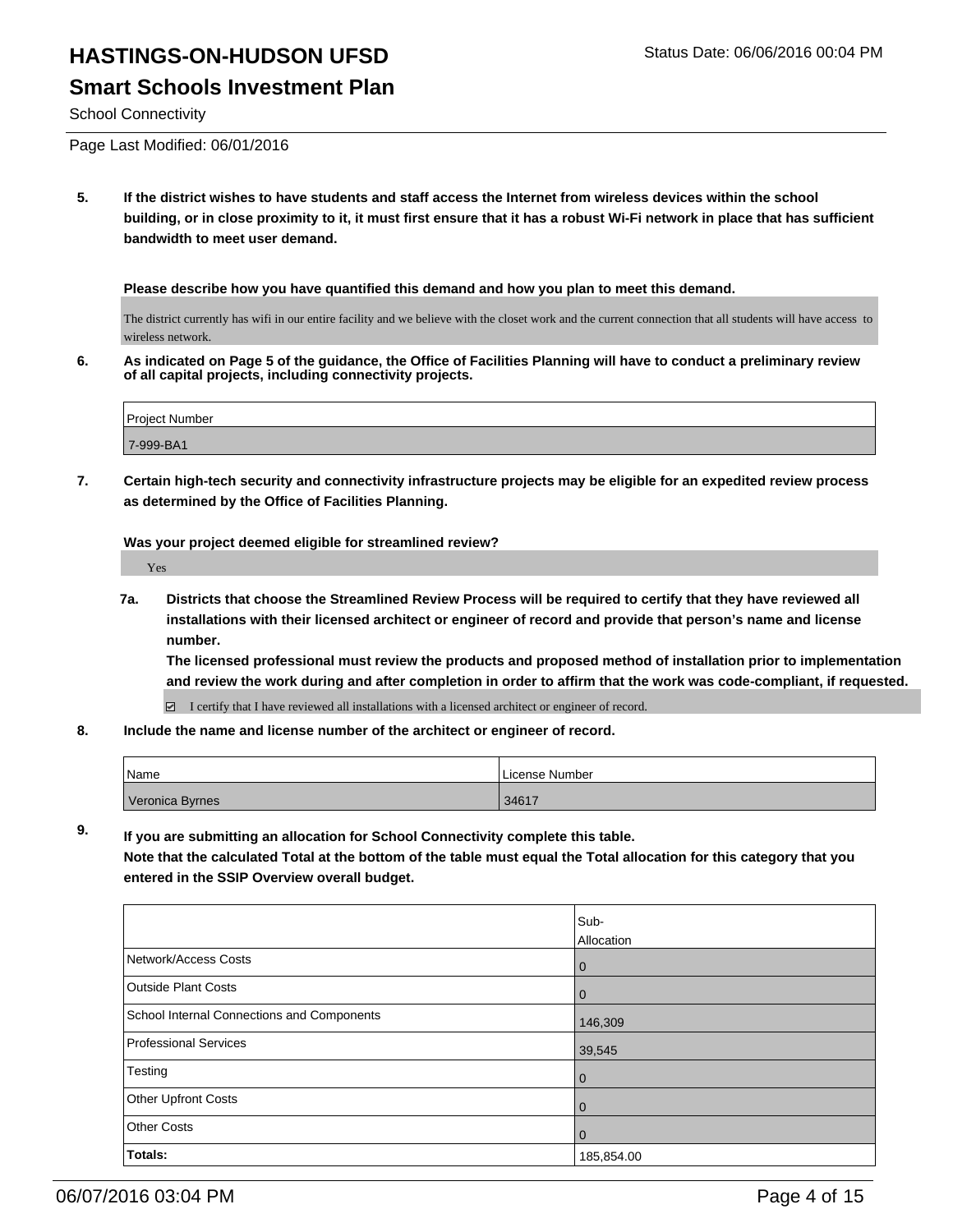# **Smart Schools Investment Plan**

School Connectivity

Page Last Modified: 06/01/2016

| Select the allowable expenditure | Item to be purchased       | Quantity | Cost per Item | <b>Total Cost</b> |
|----------------------------------|----------------------------|----------|---------------|-------------------|
| ∣type.                           |                            |          |               |                   |
| Repeat to add another item under |                            |          |               |                   |
| each type.                       |                            |          |               |                   |
| <b>Connections/Components</b>    | Cisco core switches        |          | 73.155        | 146.309           |
| <b>Professional Services</b>     | Engineering of closet work |          | 39,545        | 39,545            |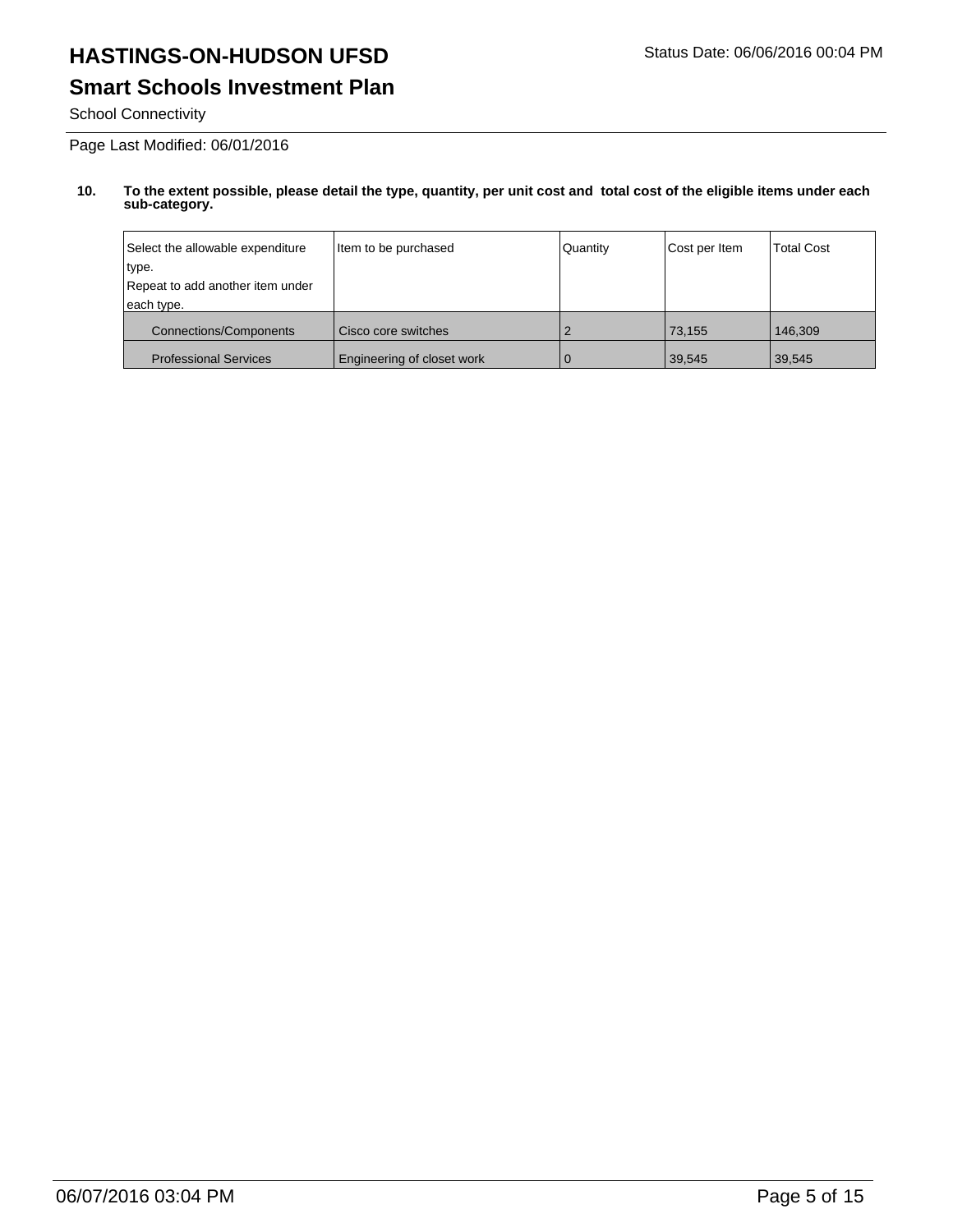#### **Smart Schools Investment Plan**

Community Connectivity (Broadband and Wireless)

Page Last Modified: 06/01/2016

**1. Briefly describe how you intend to use Smart Schools Bond Act funds for high-speed broadband and/or wireless connectivity projects in the community.**

(No Response)

**2. Please describe how the proposed project(s) will promote student achievement and increase student and/or staff access to the Internet in a manner that enhances student learning and/or instruction outside of the school day and/or school building.**

(No Response)

**3. Community connectivity projects must comply with all the necessary local building codes and regulations (building and related permits are not required prior to plan submission).**

 $\boxdot$  I certify that we will comply with all the necessary local building codes and regulations.

**4. Please describe the physical location of the proposed investment.**

(No Response)

**5. Please provide the initial list of partners participating in the Community Connectivity Broadband Project, along with their Federal Tax Identification (Employer Identification) number.**

| Project Partners | I Federal ID # |
|------------------|----------------|
| (No Response)    | (No Response)  |

**6. If you are submitting an allocation for Community Connectivity, complete this table.**

**Note that the calculated Total at the bottom of the table must equal the Total allocation for this category that you entered in the SSIP Overview overall budget.**

|                             | Sub-Allocation |
|-----------------------------|----------------|
| Network/Access Costs        | (No Response)  |
| Outside Plant Costs         | (No Response)  |
| <b>Tower Costs</b>          | (No Response)  |
| Customer Premises Equipment | (No Response)  |
| Professional Services       | (No Response)  |
| Testing                     | (No Response)  |
| Other Upfront Costs         | (No Response)  |
| Other Costs                 | (No Response)  |
| Totals:                     |                |

| Select the allowable expenditure | Item to be purchased | Quantity      | Cost per Item | <b>Total Cost</b> |
|----------------------------------|----------------------|---------------|---------------|-------------------|
| type.                            |                      |               |               |                   |
| Repeat to add another item under |                      |               |               |                   |
| each type.                       |                      |               |               |                   |
| (No Response)                    | (No Response)        | (No Response) | (No Response) | (No Response)     |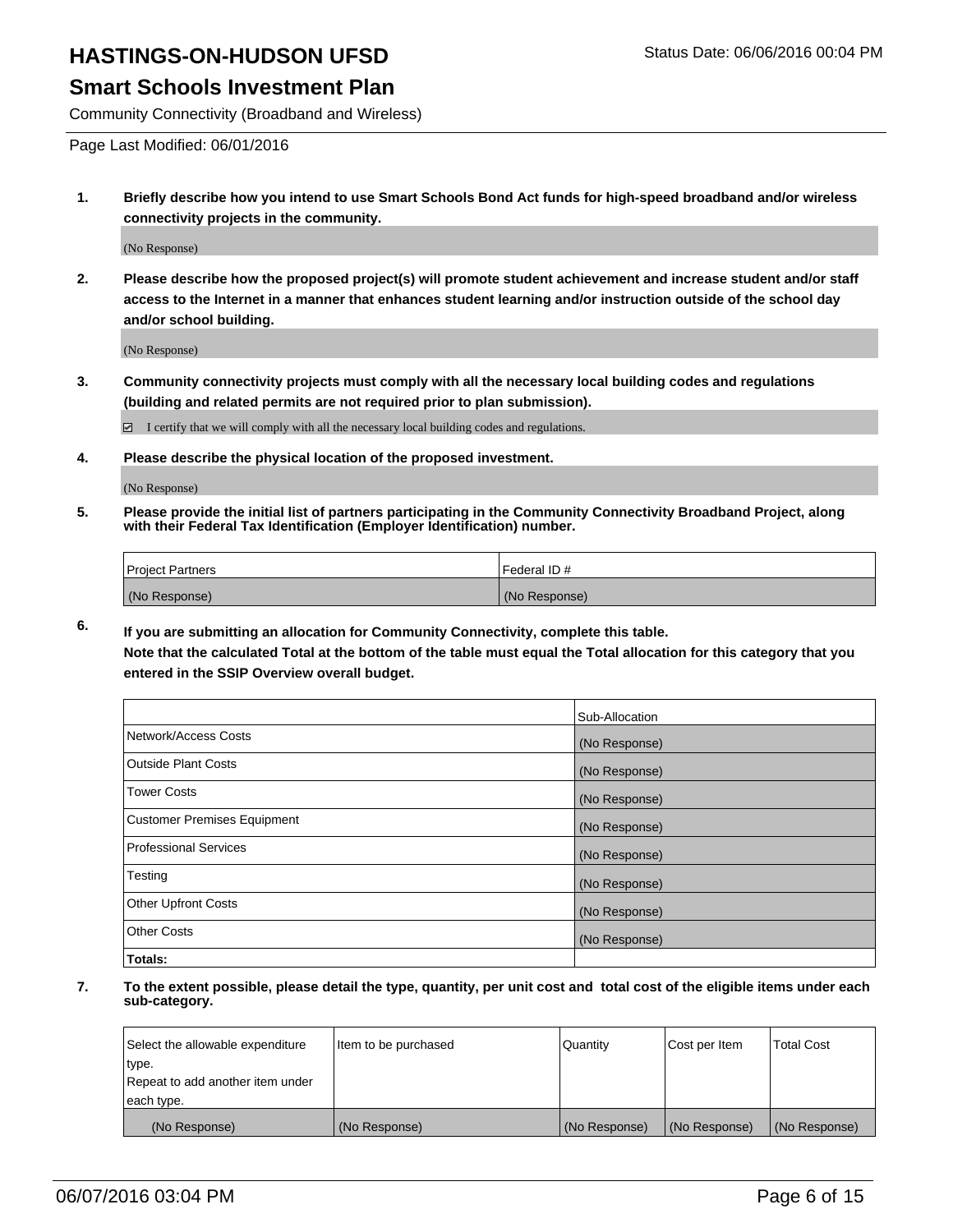#### **Smart Schools Investment Plan**

Classroom Learning Technology

Page Last Modified: 06/01/2016

**1. In order for students and faculty to receive the maximum benefit from the technology made available under the Smart Schools Bond Act, their school buildings must possess sufficient connectivity infrastructure to ensure that devices can be used during the school day. Smart Schools Investment Plans must demonstrate that sufficient infrastructure that meets the Federal Communications Commission's 100 Mbps per 1,000 students standard currently exists in the buildings where new devices will be deployed, or is a planned use of a portion of Smart Schools Bond Act funds, or is under development through another funding source.**

**Smart Schools Bond Act funds used for technology infrastructure or classroom technology investments must increase the number of school buildings that meet or exceed the minimum speed standard of 100 Mbps per 1,000 students and staff within 12 months. This standard may be met on either a contracted 24/7 firm service or a "burstable" capability. If the standard is met under the burstable criteria, it must be:**

**1. Specifically codified in a service contract with a provider, and**

**2. Guaranteed to be available to all students and devices as needed, particularly during periods of high demand, such as computer-based testing (CBT) periods.**

**Please describe how your district already meets or is planning to meet this standard within 12 months of plan submission.**

The District already meets this standard. We have 200 Mbps internet connection which meets and exceeds the standard of 100Mbps per 1000 students as set by the FCC.

- **1a. If a district believes that it will be impossible to meet this standard within 12 months, it may apply for a waiver of this requirement, as described on the Smart Schools website. The waiver must be filed and approved by SED prior to submitting this survey.**
	- $\Box$  By checking this box, you are certifying that the school district has an approved waiver of this requirement on file with the New York State Education Department.

#### **2. Connectivity Speed Calculator (Required)**

|                         | Number of<br>Students | Multiply by<br>100 Kbps | Divide by 1000 Current Speed<br>Ito Convert to<br>Required<br> Speed in Mb | lin Mb | <b>I</b> Expected<br>Speed to be<br>Attained Within Required<br>12 Months | <b>Expected Date</b><br><b>When</b><br>Speed Will be |
|-------------------------|-----------------------|-------------------------|----------------------------------------------------------------------------|--------|---------------------------------------------------------------------------|------------------------------------------------------|
|                         |                       |                         |                                                                            |        |                                                                           | l Met                                                |
| <b>Calculated Speed</b> | 1.545                 | 154,500                 | 154.5                                                                      | 200    | 300                                                                       | July 1, 2016                                         |

**3. If the district wishes to have students and staff access the Internet from wireless devices within the school building, or in close proximity to it, it must first ensure that it has a robust Wi-Fi network in place that has sufficient bandwidth to meet user demand.**

**Please describe how you have quantified this demand and how you plan to meet this demand.**

The District has over 200 802.11n wireless access points (150 Mbps each) available. These provide enough bandwidth to support the end users properly.

**4. All New York State public school districts are required to complete and submit an Instructional Technology Plan survey to the New York State Education Department in compliance with Section 753 of the Education Law and per Part 100.12 of the Commissioner's Regulations.**

**Districts that include educational technology purchases as part of their Smart Schools Investment Plan must have a submitted and approved Instructional Technology Plan survey on file with the New York State Education Department.**

By checking this box, you are certifying that the school district has an approved Instructional Technology Plan survey on file with the New York State Education Department.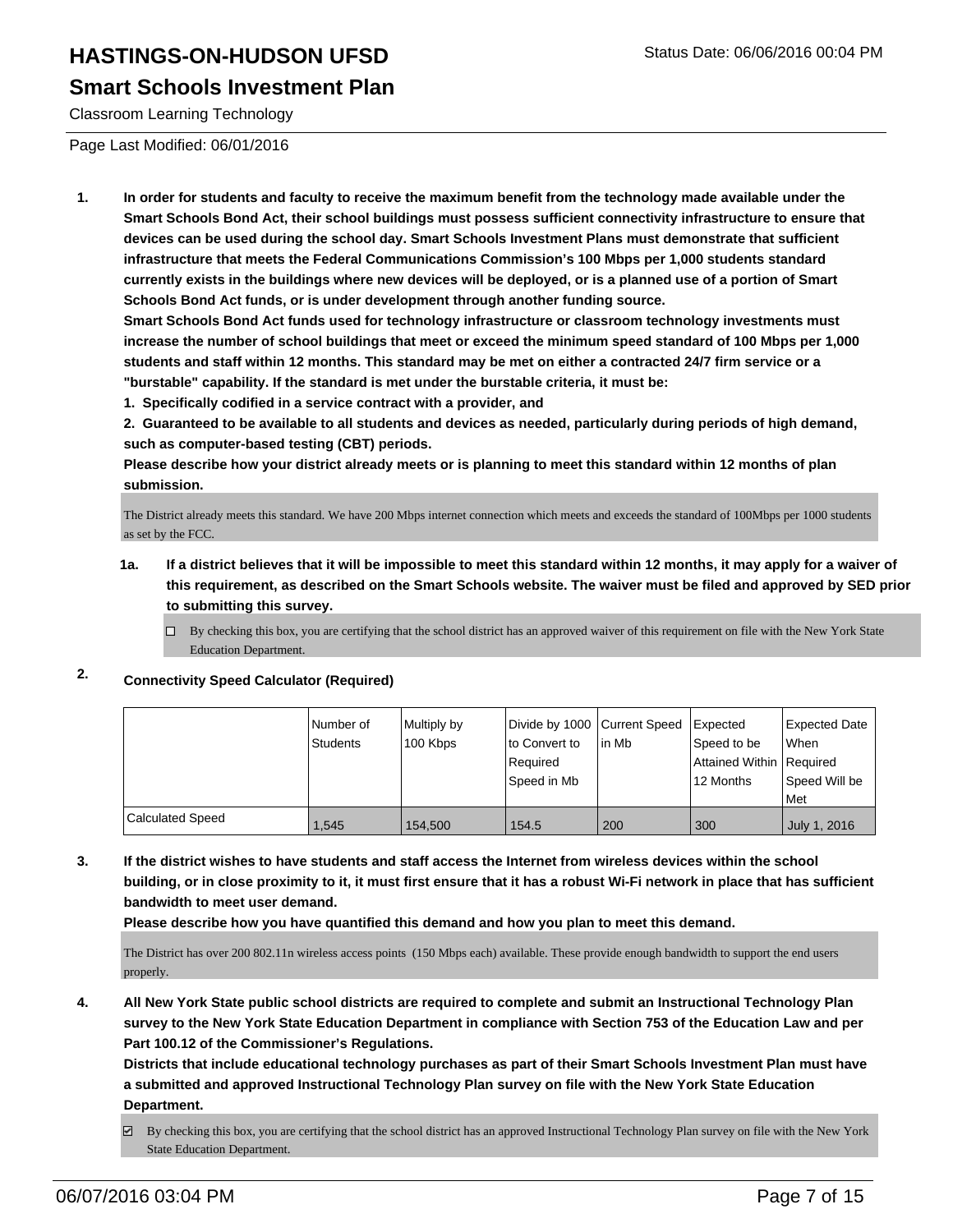### **Smart Schools Investment Plan**

Classroom Learning Technology

Page Last Modified: 06/01/2016

**5. Describe the devices you intend to purchase and their compatibility with existing or planned platforms or systems. Specifically address the adequacy of each facility's electrical, HVAC and other infrastructure necessary to install and support the operation of the planned technology.**

 The District currently has adopted google aps for education as the platform to deliver instructional technology. After the upgrades of schools connectivity and infrastructure are completed we will be able to support all the additional devices. The District also is currently upgrading its electrical service at both buildings through a previously approved bond project.The District is planning on purchasing approximately 960 chromebooks to allow students to access the same technology and for home use.

- **6. Describe how the proposed technology purchases will:**
	- **> enhance differentiated instruction;**
	- **> expand student learning inside and outside the classroom;**
	- **> benefit students with disabilities and English language learners; and**
	- **> contribute to the reduction of other learning gaps that have been identified within the district.**

**The expectation is that districts will place a priority on addressing the needs of students who struggle to succeed in a rigorous curriculum. Responses in this section should specifically address this concern and align with the district's Instructional Technology Plan (in particular Question 2 of E. Curriculum and Instruction: "Does the district's instructional technology plan address the needs of students with disabilities to ensure equitable access to instruction, materials and assessments?" and Question 3 of the same section: "Does the district's instructional technology plan address the provision of assistive technology specifically for students with disabilities to ensure access to and participation in the general curriculum?"**

The one to one chromebook plan will give all students access to equal technology. The teachers will be able to use different online resources depending on student's needs. Students will be able to use chromebooks outside of the classroom setting, as wifi access is available throughout building including before and after school extended hours. Students with disabilities and ELL will have online access to websites that support and assist their learning objectives.

Our goal is to have a set of chromebooks for each resource room space and a set of IPADS for the integrated co –teaching classrooms at Hillside Elementary School. This year the department purchased 10 chromebooks that were divided between Farragut Middle School and Hastings High School. At Hillside Elementary School, grades K-2 were provided 5 IPADS each in the integrated co-teaching classrooms, to support small group instruction. The department will continue to purchase chromebooks at the secondary level for use in resource rooms.

In order to determine both individual student and department needs and to support teachers and students in the use of assistive technology, the district contracts with Westchester Institute of Human Development (WIHD). The district has access to a consultant on an ongoing basis, throughout the school year.

**7. Where appropriate, briefly describe how the proposed technology purchases will enhance ongoing communication with parents and other stakeholders and help the district facilitate technology-based regional partnerships, including distance learning and other efforts.**

The proposed technology purchases will enable students to access from home on their chromebooks the google classroom and share with their parents the assignments and online resources they are using. Parents can also check the students progress and communicate with the District online.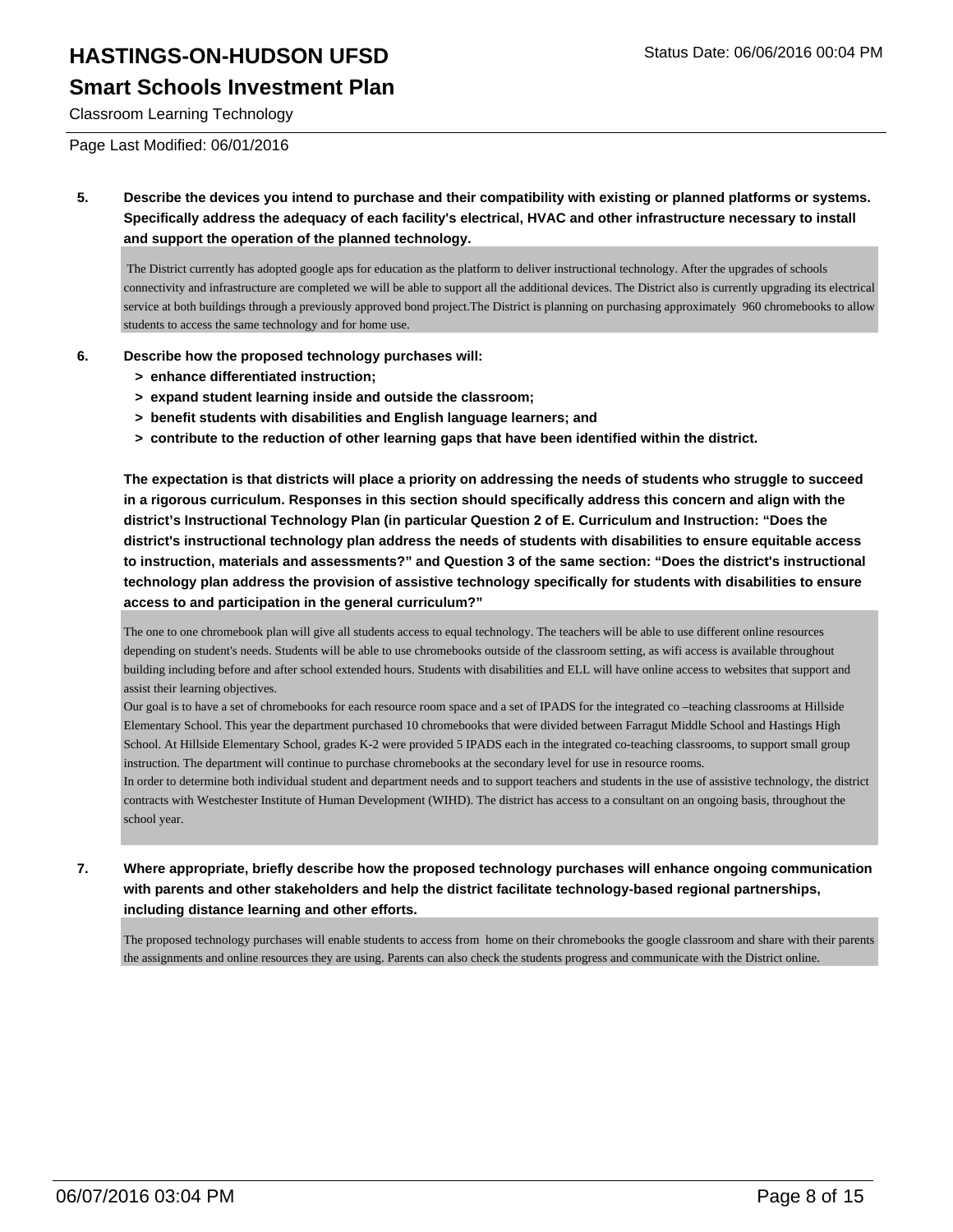#### **Smart Schools Investment Plan**

Classroom Learning Technology

Page Last Modified: 06/01/2016

**8. Describe the district's plan to provide professional development to ensure that administrators, teachers and staff can employ the technology purchased to enhance instruction successfully.**

**Note: This response should be aligned and expanded upon in accordance with your district's response to Question 1 of F. Professional Development of your Instructional Technology Plan: "Please provide a summary of professional development offered to teachers and staff, for the time period covered by this plan, to support technology to enhance teaching and learning. Please include topics, audience and method of delivery within your summary."**

A current assessment of teacher proficiencies in the area of technology reflects varying degrees of technology experience. We are in the process of reviewing teacher needs for their own use as well as their ability to integrate technology in the classroom. Technology represents a major focus for professional development in the District and the following list provides details of our efforts:

- In–house technology workshops : The technology coordinator is responsible for providing professional development district wide. Workshops 1. that are offered include but are not limited to use of eChalk, Smartboard, iLife apps, SchoolWires, and email and file management. In addition, we provide in-house training related to use of Google and ipads for instructional use.
- 1. Outside PD resources: Teachers have taken advantage of the many course offerings provided by LHRIC Model Schools, LHRIC Technology Leadership Institute, Edith Winthrop Teacher Center, Southern Westchester BOCES, and Putnam Northern Westchester BOCES.
- 1. Online PD resources: The library media specialist in the Middle/High School has been helpful in locating Professional Development resources and training teachers in their use. Some of the sources being used currently are: Ebsco, Proquest, Academic One File, JSTOR, TeachingBooks.net, and Easybib.com.
- 1. New Hires: Instructional technology skill level is a high priority when assessing new hire candidates. Many new hires have a solid understanding of the current use of instructional technology and become vehicles for our own developing awareness of technology use. In addition, new hires participate in technology workshops during new teacher orientation prior to the beginning of the school year.
- 1. Technology as part of annual goals: Administrators value technology goals as part of staff members' annual goals. As such, many staff include goals related to the integration of google and/or ipads in their yearly plans.
- 1. Technology as part of professional growth plans: Teacher use of technology in formal and information observations is valued by administrators.
- 1. Technology as a dynamic part of the district culture: Use of technology is not quantifiable. However, use of technology in the classroom is becoming a constant in conversations around teaching and learning. To this end, the technology coordinator supports staff in their efforts to incorporate technology in meaningful ways.
- 1. Technology is the focus of on-going professional development : Teacher representatives, including the technology coordinator and learning facilitators are compensated for their work as a team in creating the focus for in-house professional development and comprise a Professional Development team. They also provide on-going support at each of their levels so that teachers in all buildings have access to technology support.

The technology coordinator, learning facilitators, and other teachers work closely with the Edith Winthrop Teacher Center to design and provide courses with specific attention to the integration of technology in the classroom. Courses in converting MS Word files to Google Docs and the use of School Wires to craft class webpages are examples of the many courses that are offered. These courses are offered through a consortium with other River Towns teachers.

In addition, the District is working closely with BOCES in an emerging technology program.This is a focused effort to train teachers in the use of Google Classroom for their own use as well as to turnkey the information to other faculty.

Another focused initiative is in the District's work with IDE corporation.Teachers incorporating the model developed by IDE are working to incorporate project based learning opportunities integrating technology as well as technology to support flipped classroom instruction.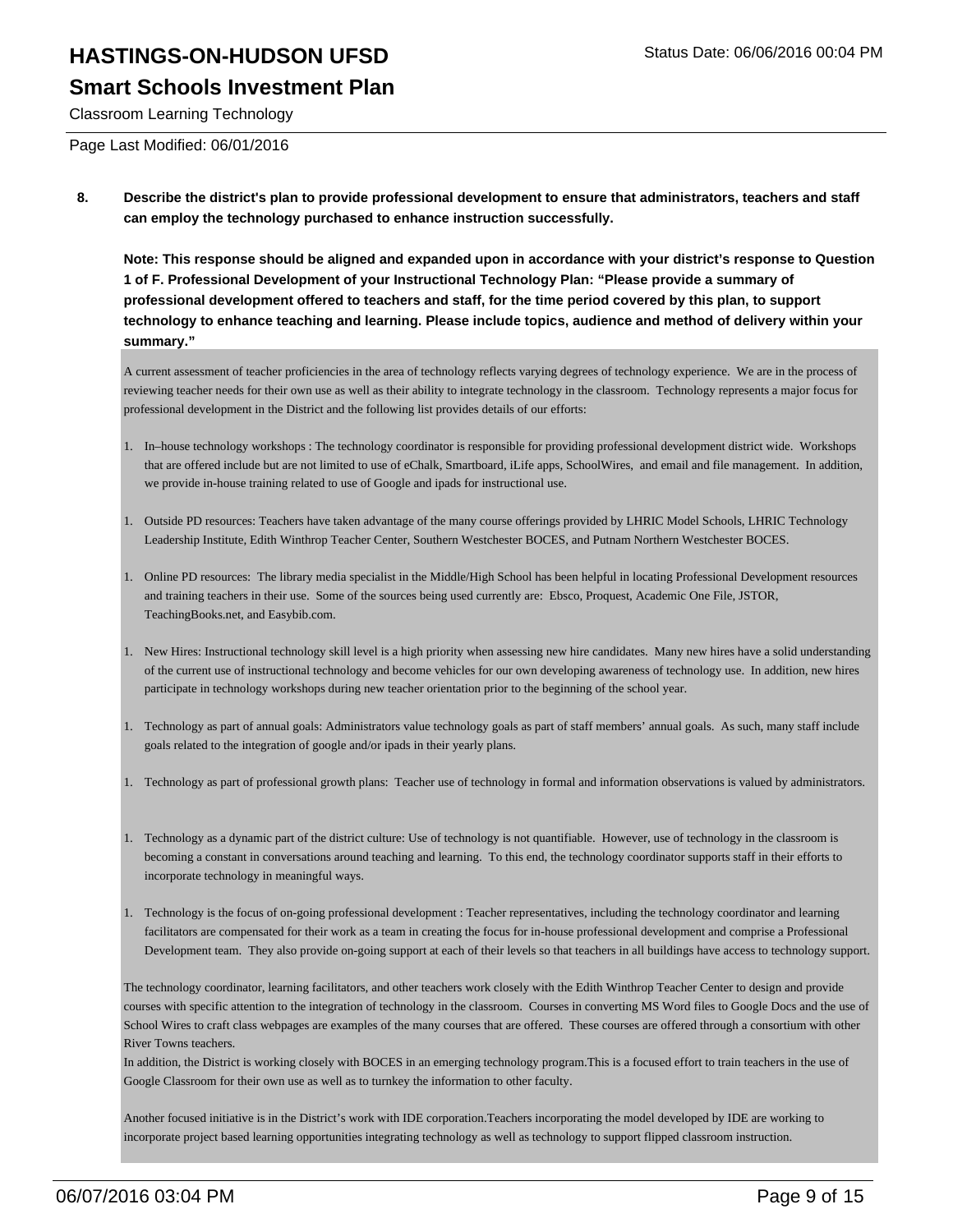### **Smart Schools Investment Plan**

Classroom Learning Technology

- **9. Districts must contact the SUNY/CUNY teacher preparation program that supplies the largest number of the district's new teachers to request advice on innovative uses and best practices at the intersection of pedagogy and educational technology.**
	- $\boxtimes$  By checking this box, you certify that you have contacted the SUNY/CUNY teacher preparation program that supplies the largest number of your new teachers to request advice on these issues.
- **10. A district whose Smart Schools Investment Plan proposes the purchase of technology devices and other hardware must account for nonpublic schools in the district.**

**Are there nonpublic schools within your school district?**

| $\Box$ Yes        |
|-------------------|
| $\blacksquare$ No |

**11. Nonpublic Classroom Technology Loan Calculator**

**The Smart Schools Bond Act provides that any Classroom Learning Technology purchases made using Smart Schools funds shall be lent, upon request, to nonpublic schools in the district. However, no school district shall be required to loan technology in amounts greater than the total obtained and spent on technology pursuant to the Smart Schools Bond Act and the value of such loan may not exceed the total of \$250 multiplied by the nonpublic school enrollment in the base year at the time of enactment.**

**See:**

**http://www.p12.nysed.gov/mgtserv/smart\_schools/docs/Smart\_Schools\_Bond\_Act\_Guidance\_04.27.15\_Final.pdf.**

|                                       | <sub>1</sub> . Classroom<br>Technology<br>Sub-allocation | 2. Public<br>Enrollment<br>$(2014 - 15)$ | 3. Nonpublic<br>Enrollment<br>(2014-15) | l 4. Sum of<br>Public and<br>Nonpublic<br>Enrollment                                          | 5. Total Per<br>Pupil Sub-<br>lallocation | 6. Total<br>Nonpublic Loan<br>Amount |
|---------------------------------------|----------------------------------------------------------|------------------------------------------|-----------------------------------------|-----------------------------------------------------------------------------------------------|-------------------------------------------|--------------------------------------|
| Calculated Nonpublic Loan<br>l Amount |                                                          |                                          |                                         | (No Response)   (No Response)   (No Response)   (No Response)   (No Response)   (No Response) |                                           |                                      |

**12. To ensure the sustainability of technology purchases made with Smart Schools funds, districts must demonstrate a long-term plan to maintain and replace technology purchases supported by Smart Schools Bond Act funds. This sustainability plan shall demonstrate a district's capacity to support recurring costs of use that are ineligible for Smart Schools Bond Act funding such as device maintenance, technical support, Internet and wireless fees, maintenance of hotspots, staff professional development, building maintenance and the replacement of incidental items. Further, such a sustainability plan shall include a long-term plan for the replacement of purchased devices and equipment at the end of their useful life with other funding sources.**

 $\boxdot$  By checking this box, you certify that the district has a sustainability plan as described above.

**13. Districts must ensure that devices purchased with Smart Schools Bond funds will be distributed, prepared for use, maintained and supported appropriately. Districts must maintain detailed device inventories in accordance with generally accepted accounting principles.**

 $\boxtimes$  By checking this box, you certify that the district has a distribution and inventory management plan and system in place.

**14. If you are submitting an allocation for Classroom Learning Technology complete this table. Note that the calculated Total at the bottom of the table must equal the Total allocation for this category that you entered in the SSIP Overview overall budget.**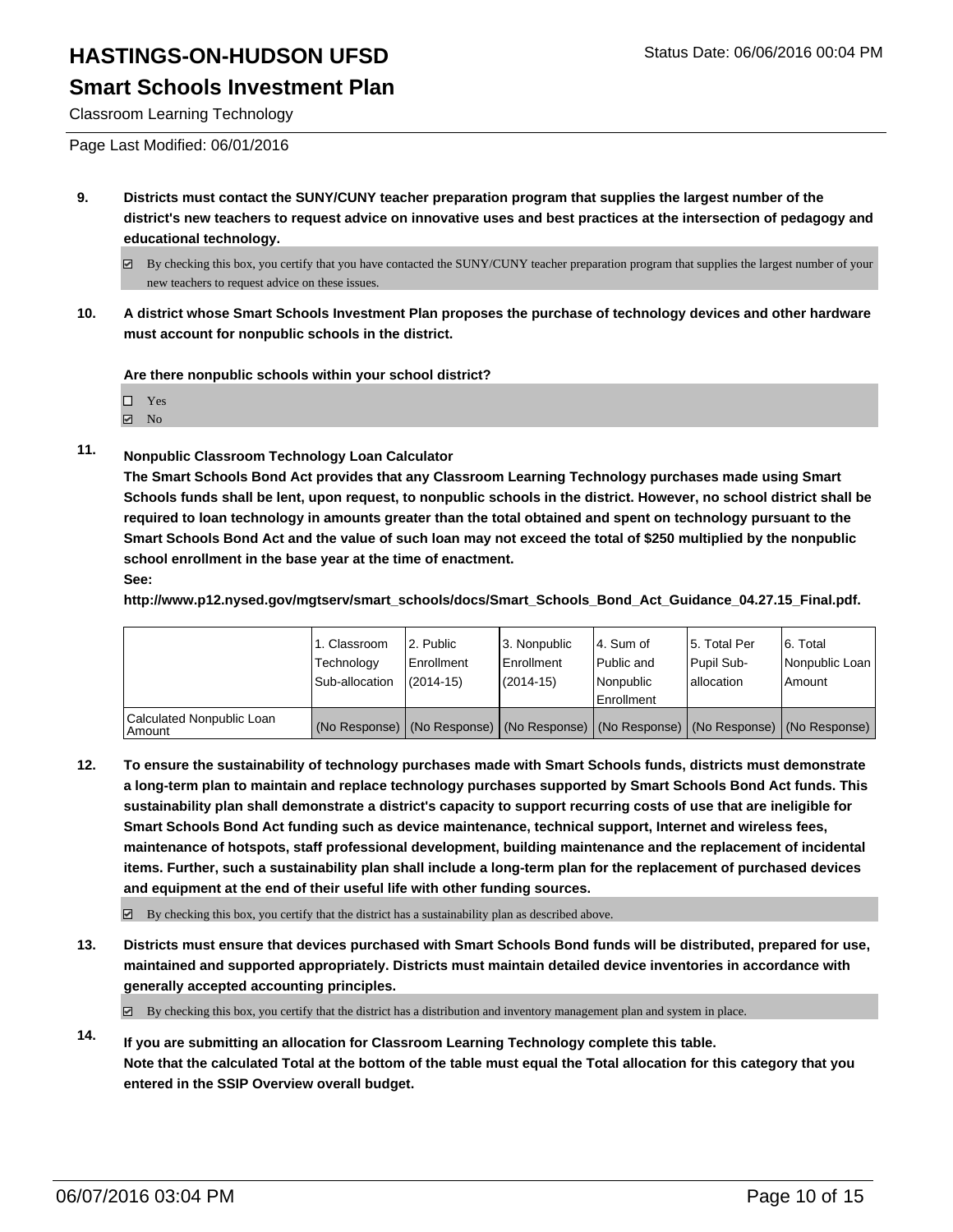# **Smart Schools Investment Plan**

Classroom Learning Technology

Page Last Modified: 06/01/2016

|                          | Sub-Allocation |
|--------------------------|----------------|
| Interactive Whiteboards  | (No Response)  |
| <b>Computer Servers</b>  | (No Response)  |
| <b>Desktop Computers</b> | (No Response)  |
| <b>Laptop Computers</b>  | 264,020        |
| <b>Tablet Computers</b>  | (No Response)  |
| <b>Other Costs</b>       | (No Response)  |
| Totals:                  | 264,020.00     |

| Select the allowable expenditure | I tem to be Purchased | Quantity | Cost per Item | <b>Total Cost</b> |
|----------------------------------|-----------------------|----------|---------------|-------------------|
| type.                            |                       |          |               |                   |
| Repeat to add another item under |                       |          |               |                   |
| each type.                       |                       |          |               |                   |
| <b>Laptop Computers</b>          | l Chromebooks         | 960      | 275           | 264,000           |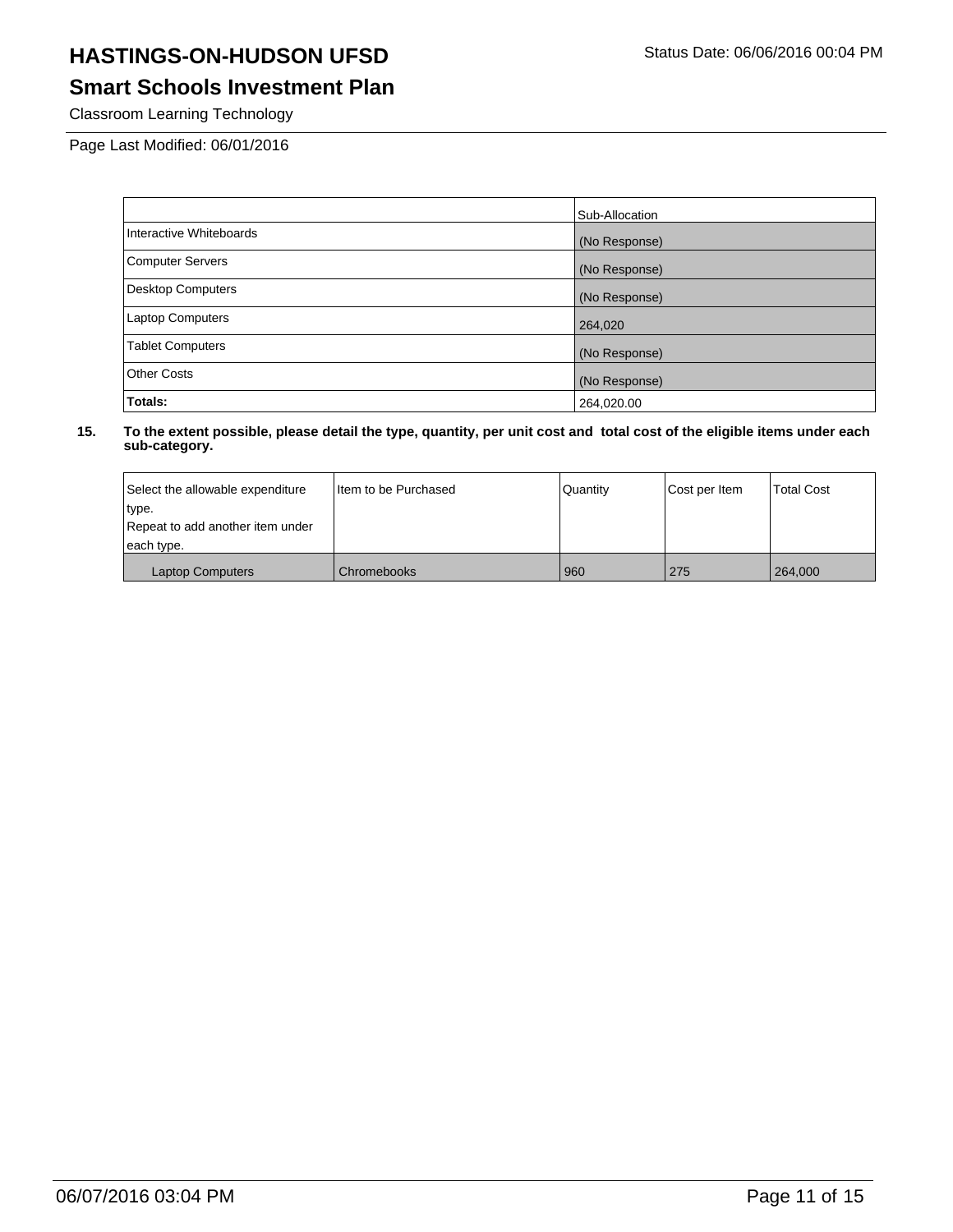### **Smart Schools Investment Plan**

Pre-Kindergarten Classrooms

Page Last Modified: 06/01/2016

**1. Provide information regarding how and where the district is currently serving pre-kindergarten students and justify the need for additional space with enrollment projections over 3 years.**

(No Response)

- **2. Describe the district's plan to construct, enhance or modernize education facilities to accommodate prekindergarten programs. Such plans must include:**
	- **Specific descriptions of what the district intends to do to each space;**
	- **An affirmation that pre-kindergarten classrooms will contain a minimum of 900 square feet per classroom;**
	- **The number of classrooms involved;**
	- **The approximate construction costs per classroom; and**
	- **Confirmation that the space is district-owned or has a long-term lease that exceeds the probable useful life of the improvements.**

(No Response)

**3. Smart Schools Bond Act funds may only be used for capital construction costs. Describe the type and amount of additional funds that will be required to support ineligible ongoing costs (e.g. instruction, supplies) associated with any additional pre-kindergarten classrooms that the district plans to add.**

(No Response)

**4. All plans and specifications for the erection, repair, enlargement or remodeling of school buildings in any public school district in the State must be reviewed and approved by the Commissioner. Districts that plan capital projects using their Smart Schools Bond Act funds will undergo a Preliminary Review Process by the Office of Facilities Planning.**

| Project Number |  |
|----------------|--|
| (No Response)  |  |

**5. If you have made an allocation for Pre-Kindergarten Classrooms, complete this table.**

**Note that the calculated Total at the bottom of the table must equal the Total allocation for this category that you entered in the SSIP Overview overall budget.**

|                                          | Sub-Allocation |
|------------------------------------------|----------------|
| Construct Pre-K Classrooms               | (No Response)  |
| Enhance/Modernize Educational Facilities | (No Response)  |
| Other Costs                              | (No Response)  |
| Totals:                                  |                |

| Select the allowable expenditure | Item to be purchased | Quantity      | Cost per Item | <b>Total Cost</b> |
|----------------------------------|----------------------|---------------|---------------|-------------------|
| type.                            |                      |               |               |                   |
| Repeat to add another item under |                      |               |               |                   |
| each type.                       |                      |               |               |                   |
| (No Response)                    | (No Response)        | (No Response) | (No Response) | (No Response)     |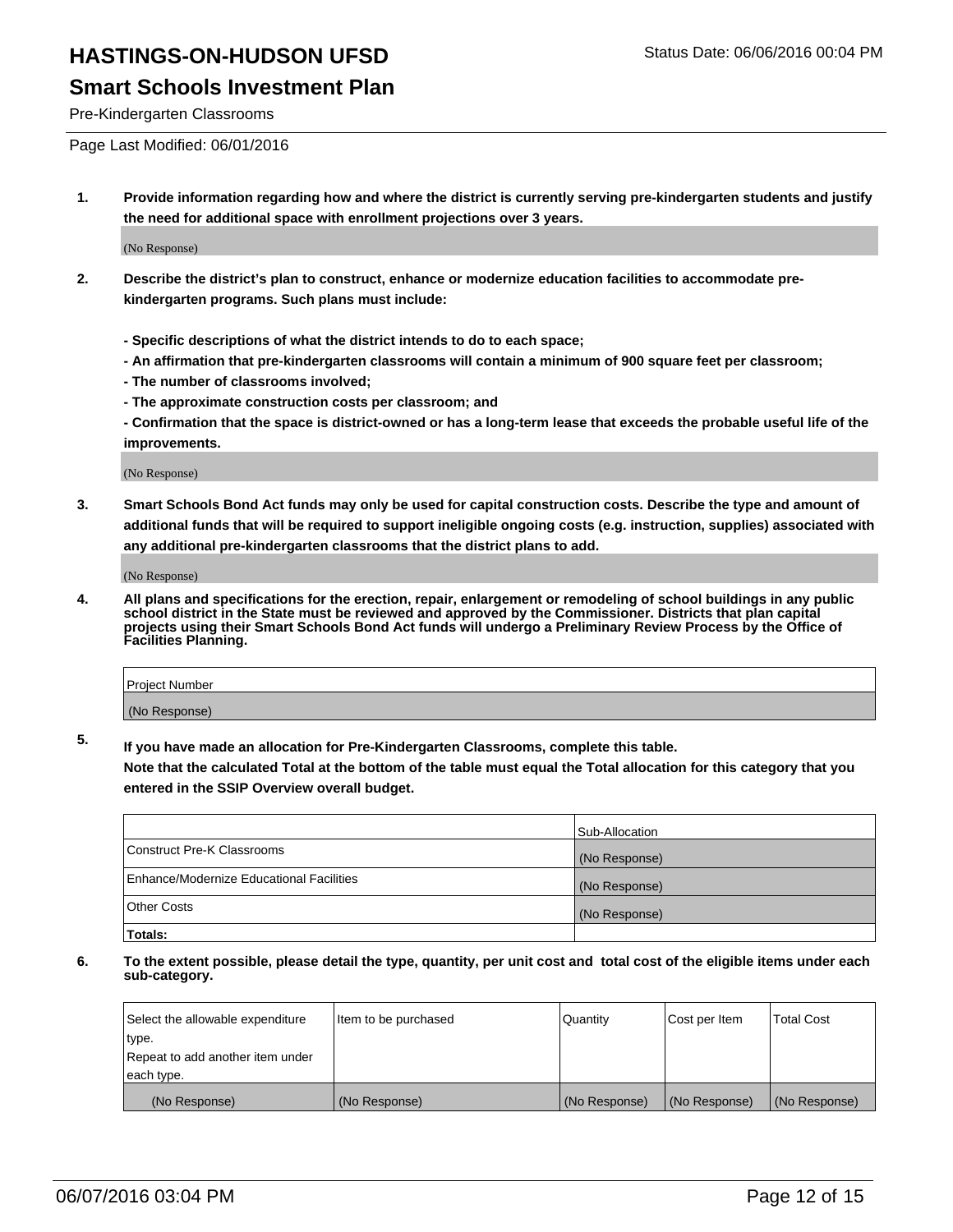#### **Smart Schools Investment Plan**

Replace Transportable Classrooms

Page Last Modified: 06/01/2016

**1. Describe the district's plan to construct, enhance or modernize education facilities to provide high-quality instructional space by replacing transportable classrooms.**

(No Response)

**2. All plans and specifications for the erection, repair, enlargement or remodeling of school buildings in any public school district in the State must be reviewed and approved by the Commissioner. Districts that plan capital projects using their Smart Schools Bond Act funds will undergo a Preliminary Review Process by the Office of Facilities Planning.**

| <b>Project Number</b> |  |
|-----------------------|--|
| (No Response)         |  |

**3. For large projects that seek to blend Smart Schools Bond Act dollars with other funds, please note that Smart Schools Bond Act funds can be allocated on a pro rata basis depending on the number of new classrooms built that directly replace transportable classroom units.**

**If a district seeks to blend Smart Schools Bond Act dollars with other funds describe below what other funds are being used and what portion of the money will be Smart Schools Bond Act funds.**

(No Response)

**4. If you have made an allocation for Replace Transportable Classrooms, complete this table. Note that the calculated Total at the bottom of the table must equal the Total allocation for this category that you entered in the SSIP Overview overall budget.**

|                                                | Sub-Allocation |
|------------------------------------------------|----------------|
| Construct New Instructional Space              | (No Response)  |
| Enhance/Modernize Existing Instructional Space | (No Response)  |
| <b>Other Costs</b>                             | (No Response)  |
| Totals:                                        |                |

| Select the allowable expenditure | Item to be purchased | <b>Quantity</b> | Cost per Item | <b>Total Cost</b> |
|----------------------------------|----------------------|-----------------|---------------|-------------------|
| type.                            |                      |                 |               |                   |
| Repeat to add another item under |                      |                 |               |                   |
| each type.                       |                      |                 |               |                   |
| (No Response)                    | (No Response)        | (No Response)   | (No Response) | (No Response)     |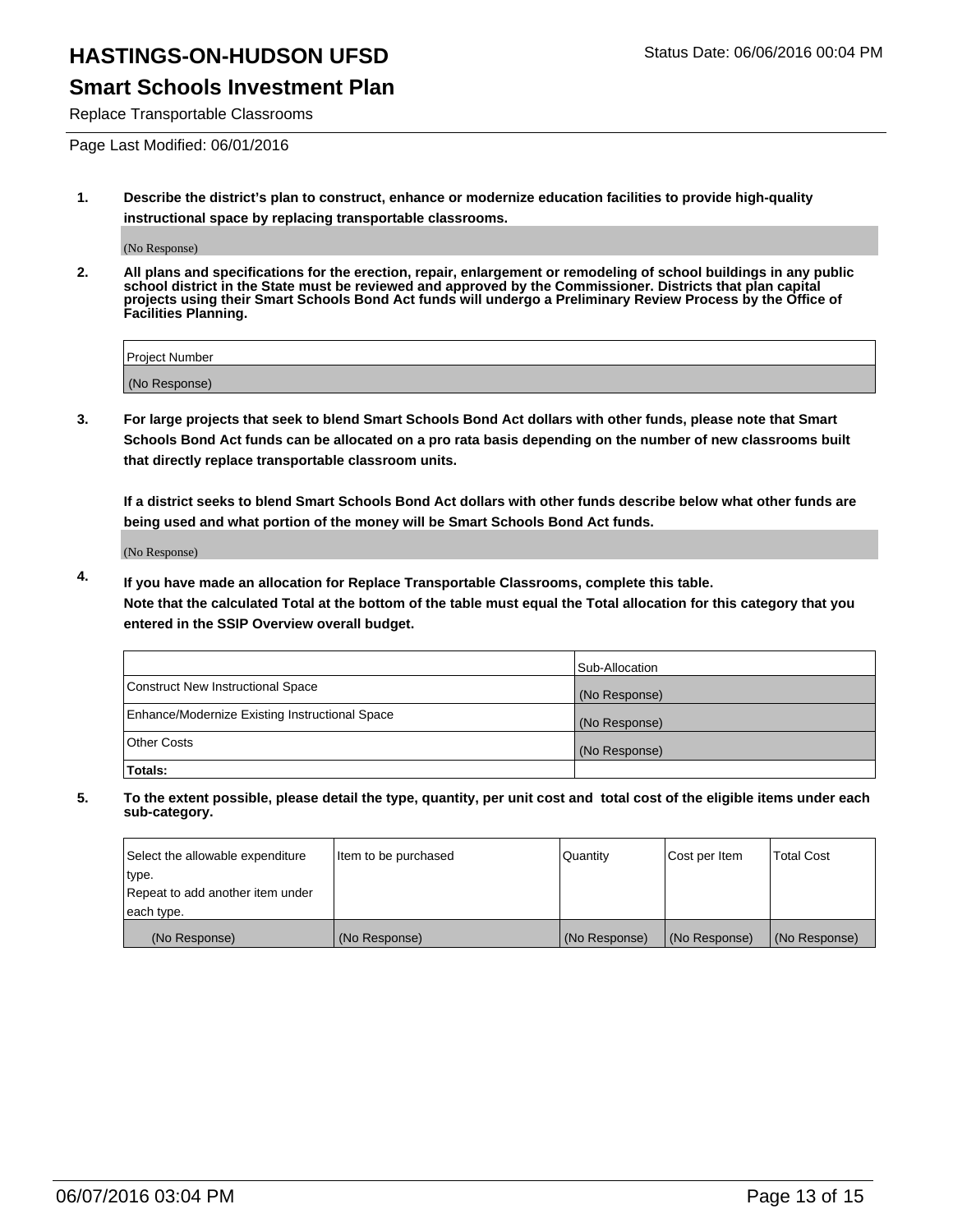#### **Smart Schools Investment Plan**

High-Tech Security Features

Page Last Modified: 06/01/2016

**1. Describe how you intend to use Smart Schools Bond Act funds to install high-tech security features in school buildings and on school campuses.**

(No Response)

**2. All plans and specifications for the erection, repair, enlargement or remodeling of school buildings in any public school district in the State must be reviewed and approved by the Commissioner. Districts that plan capital projects using their Smart Schools Bond Act funds will undergo a Preliminary Review Process by the Office of Facilities Planning.** 

| Project Number |  |
|----------------|--|
| (No Response)  |  |

**3. Was your project deemed eligible for streamlined Review?**

| П | Yes |  |
|---|-----|--|
| П | Nο  |  |

**4. Include the name and license number of the architect or engineer of record.**

| Name          | License Number |
|---------------|----------------|
| (No Response) | (No Response)  |

**5. If you have made an allocation for High-Tech Security Features, complete this table.**

**Note that the calculated Total at the bottom of the table must equal the Total allocation for this category that you entered in the SSIP Overview overall budget.**

|                                                      | Sub-Allocation |
|------------------------------------------------------|----------------|
| Capital-Intensive Security Project (Standard Review) | (No Response)  |
| <b>Electronic Security System</b>                    | (No Response)  |
| <b>Entry Control System</b>                          | (No Response)  |
| Approved Door Hardening Project                      | (No Response)  |
| <b>Other Costs</b>                                   | (No Response)  |
| Totals:                                              |                |

| Select the allowable expenditure | Item to be purchased | Quantity      | Cost per Item | <b>Total Cost</b> |
|----------------------------------|----------------------|---------------|---------------|-------------------|
| type.                            |                      |               |               |                   |
| Repeat to add another item under |                      |               |               |                   |
| each type.                       |                      |               |               |                   |
| (No Response)                    | (No Response)        | (No Response) | (No Response) | (No Response)     |